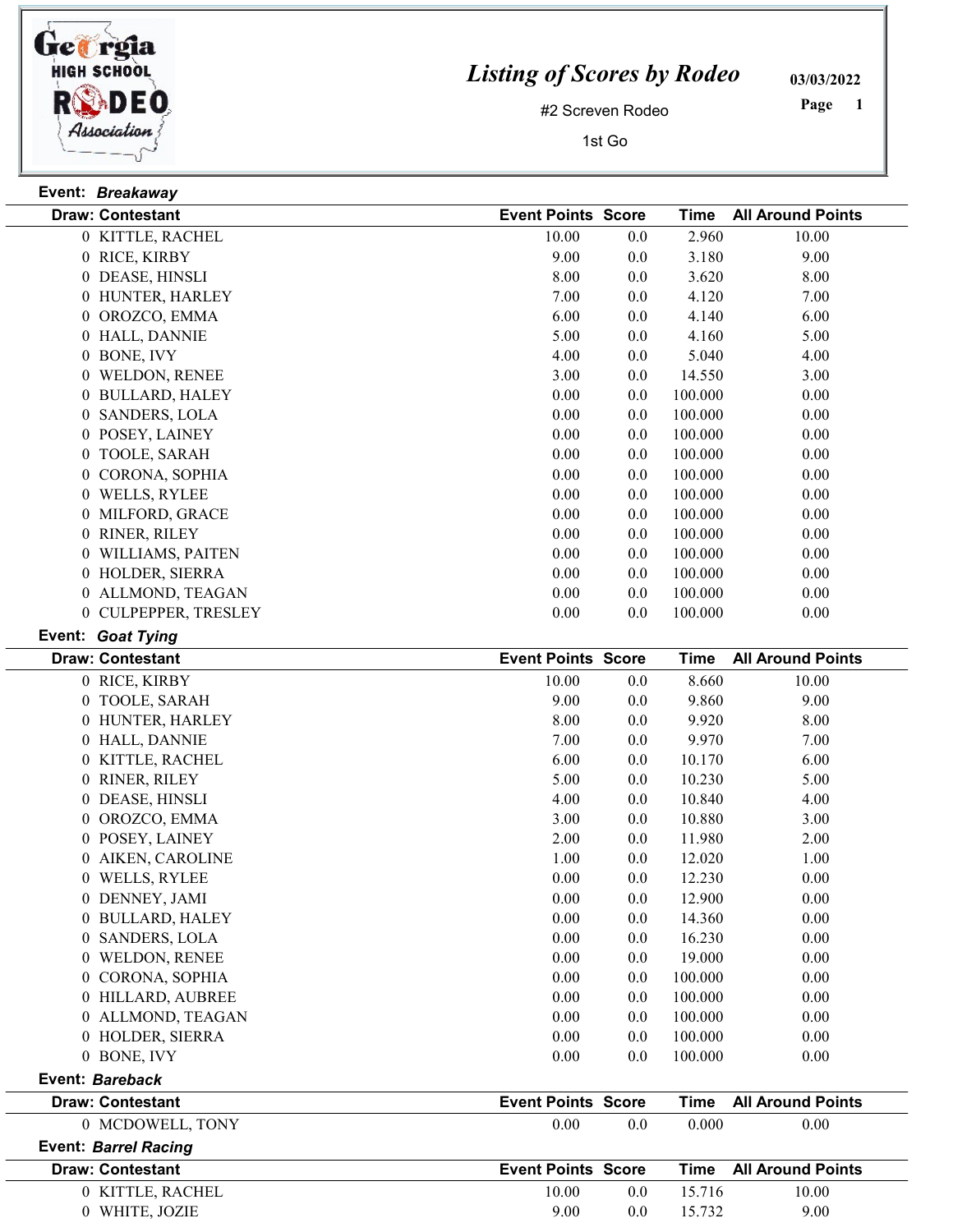| rgia<br>HIGH SCHOOL                 | <b>Listing of Scores by Rodeo</b> |                           |                  |             | 03/03/2022               |
|-------------------------------------|-----------------------------------|---------------------------|------------------|-------------|--------------------------|
| DEO                                 |                                   |                           | #2 Screven Rodeo |             | Page<br>2                |
| Association                         |                                   |                           |                  |             |                          |
|                                     |                                   | 1st Go                    |                  |             |                          |
|                                     |                                   |                           |                  |             |                          |
| 0 CORONA, SOPHIA                    |                                   | 8.00                      | 0.0              | 15.829      | 8.00                     |
| 0 RINER, RILEY                      |                                   | 7.00                      | 0.0              | 15.922      | 7.00                     |
| 0 RICE, KIRBY                       |                                   | 6.00                      | 0.0              | 15.976      | 6.00                     |
| 0 POSEY, LAINEY                     |                                   | 5.00                      | 0.0              | 16.149      | 5.00                     |
| SIMPSON, ANSLEY<br>0                |                                   | 4.00                      | 0.0              | 16.152      | 4.00                     |
| 0 HALL, DANNIE                      |                                   | 3.00                      | 0.0              | 16.173      | 3.00                     |
| 0 ROARK, BREE                       |                                   | 2.00                      | 0.0              | 16.197      | 2.00                     |
| 0 HOLDER, SIERRA                    |                                   | 1.00                      | 0.0              | 16.297      | 1.00                     |
| 0 BUTLER, ELLIE                     |                                   | 0.00                      | 0.0              | 16.340      | 0.00                     |
| 0 FURR, HANNAH                      |                                   | 0.00                      | 0.0              | 16.475      | 0.00                     |
| 0 WELLS, RYLEE                      |                                   | 0.00                      | 0.0              | 16.560      | 0.00                     |
| 0 HUFSTETLER, NICOLE                |                                   | 0.00                      | 0.0              | 16.802      | 0.00                     |
| 0 DAY, LEALYN                       |                                   | 0.00                      | 0.0              | 16.854      | 0.00                     |
| 0 AIKEN, CAROLINE                   |                                   | 0.00                      | 0.0              | 17.620      | 0.00                     |
| 0 BONE, IVY                         |                                   | 0.00                      | 0.0              | 17.683      | 0.00                     |
| WELLS, SHELBY<br>$\overline{0}$     |                                   | 0.00                      | 0.0              | 18.141      | 0.00                     |
| SHIRLEY, ROZALYNN<br>0              |                                   | 0.00                      | 0.0              | 18.834      | 0.00                     |
| 0 HAYES, LILLI                      |                                   | 0.00                      | 0.0              | 20.564      | 0.00                     |
| <b>GARLAND, PRESLEY</b><br>0        |                                   | 0.00                      | 0.0              | 20.985      | 0.00                     |
| 0<br>TRIBBLE, MAGGIE                | (N/M)                             | 0.00                      | 0.0              | 21.265      | 0.00                     |
| TRIBBLE, MAGGIE<br>0                |                                   | 0.00                      | 0.0              | 21.265      | 0.00                     |
| DENNEY, JAMI<br>$\mathbf{0}$        |                                   | 0.00                      | 0.0              | 21.479      | 0.00                     |
| 0 PFIEL, THERESA                    |                                   | 0.00                      | 0.0              | 21.649      | 0.00                     |
| 0 BROOKS, JENNA                     |                                   | 0.00                      | 0.0              | 23.338      | 0.00                     |
| HOPEAU, LEILA<br>0                  |                                   | 0.00                      | 0.0              | 24.123      | 0.00                     |
| 0 GOWER, SAVANNAH                   |                                   | 0.00                      | 0.0              | 25.896      | 0.00                     |
| 0 BULLARD, HALEY                    |                                   | 0.00                      | 0.0              | 26.520      | 0.00                     |
| 0 DEASE, HINSLI                     |                                   | 0.00                      | 0.0              | 100.000     | 0.00                     |
| 0 STANTON, BAYLEE                   |                                   | 0.00                      | 0.0              | 100.000     | 0.00                     |
| CHADWICK, KIRSTIN<br>$\overline{0}$ |                                   | 0.00                      | 0.0              | 100.000     | 0.00                     |
| 0 HILLARD, AUBREE                   |                                   | 0.00                      | 0.0              | 100.000     | 0.00                     |
| 0 ALLMOND, TEAGAN                   |                                   | 0.00                      | 0.0              | 100.000     | 0.00                     |
| 0 REAM, BRECKYN                     |                                   | $0.00\,$                  | 0.0              | 100.000     | 0.00                     |
| 0 SOWERS, EMMY                      |                                   | 0.00                      | 0.0              | 100.000     | 0.00                     |
| <b>Event: Bull Riding</b>           |                                   |                           |                  |             |                          |
| <b>Draw: Contestant</b>             |                                   | <b>Event Points Score</b> |                  | <b>Time</b> | <b>All Around Points</b> |
| 0 BARNETTE, JACKSON                 |                                   | 10.00                     | 76.0             | 0.000       | 10.00                    |
| 0 ALLISTON, LEVI                    |                                   | 9.00                      | 64.0             | 0.000       | 9.00                     |
| <b>SULLIVAN, CARTER</b><br>0        |                                   | 0.00                      | 0.0              | 0.000       | 0.00                     |
| 0 MULL, LANE                        |                                   | 0.00                      | 0.0              | 0.000       | 0.00                     |
| <b>SEABOLT, ELI</b><br>$\bf{0}$     |                                   | 0.00                      | 0.0              | 0.000       | 0.00                     |
| 0 CARNES, LANDEN                    |                                   | 0.00                      | 0.0              | 0.000       | 0.00                     |
| 0 BRYAN, TONY                       |                                   | $0.00\,$                  | 0.0              | 0.000       | 0.00                     |
| 0 ANTONIO RIZZO, MARCO              |                                   | 0.00                      | 0.0              | 0.000       | 0.00                     |
| <b>Event: Calf Roping</b>           |                                   |                           |                  |             |                          |
| <b>Draw: Contestant</b>             |                                   | <b>Event Points Score</b> |                  | <b>Time</b> | <b>All Around Points</b> |
| 0 GREEN, RILEY                      |                                   | 10.00                     | 0.0              | 12.960      | 10.00                    |
| 0 SAMPLES, ELI                      |                                   | 9.00                      | 0.0              | 13.640      | 9.00                     |
| 0 SAPP, BALEY                       |                                   | 8.00                      | 0.0              | 14.390      | 8.00                     |
|                                     |                                   |                           |                  |             |                          |

 $\overline{\phantom{0}}$ 

 $\begin{array}{ccccccccc} 0 & \text{THOMAS, LOGAN} & & & & & & 7.00 & & & 0.0 & & 17.180 & & & & 7.00 \\ 0 & \text{MOXLEY, LUKE} & & & & & & & 6.00 & & & 0.0 & & 20.990 & & & & 6.00 \end{array}$ MOXLEY, LUKE 6.00 6.00 0.0 20.990

0 BUCHANAN, GAVIN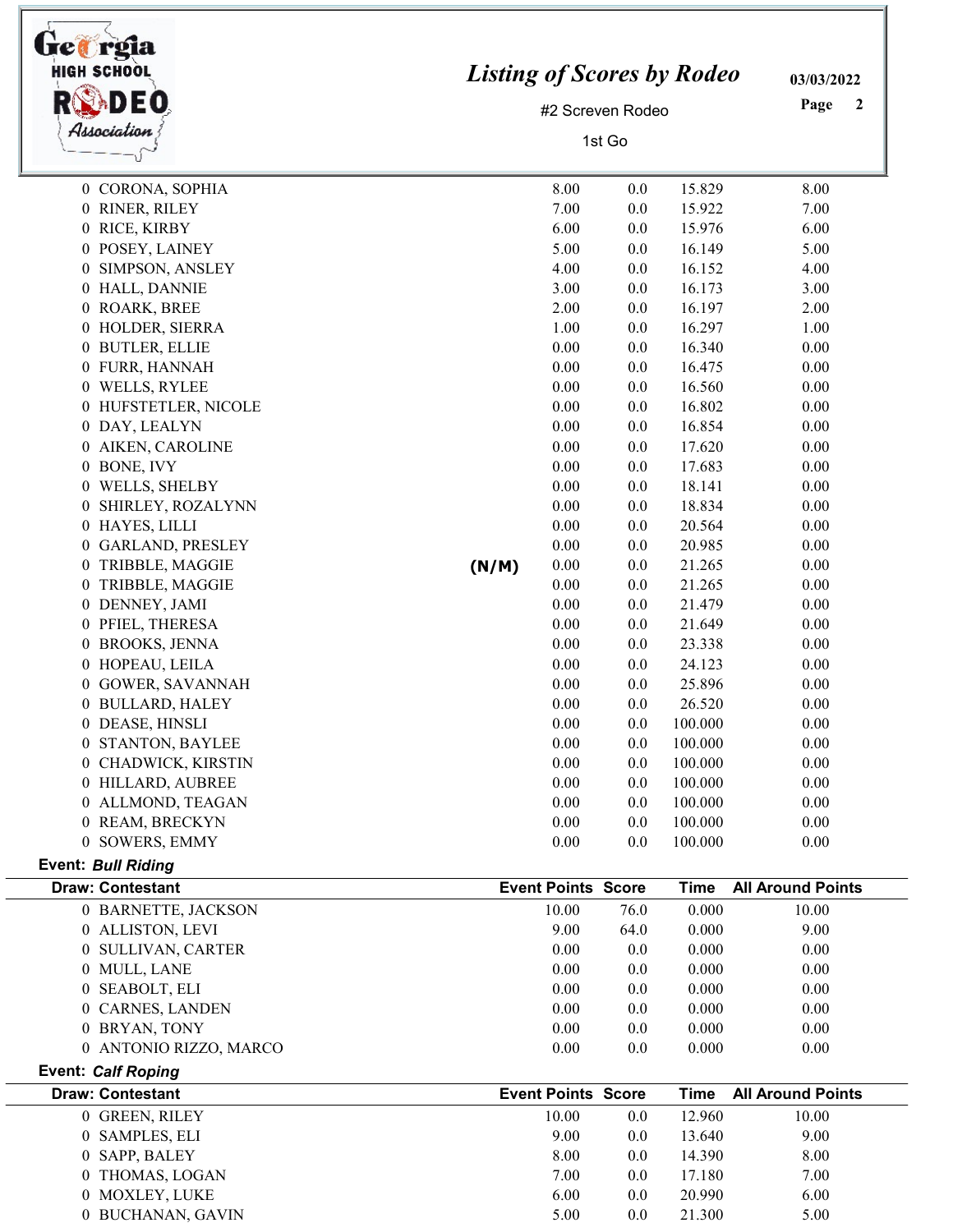| <b>Listing of Scores by Rodeo</b><br>#2 Screven Rodeo<br>1st Go | 03/03/2022<br>Page<br>3 |  |  |
|-----------------------------------------------------------------|-------------------------|--|--|
| 4.00<br>0.0<br>22.440                                           | 4.00                    |  |  |
| 3.00<br>25.570<br>0.0                                           | 3.00                    |  |  |
| 100.000<br>0.00<br>0.0                                          | 0.00                    |  |  |
| 100.000<br>0.00<br>0.0                                          | 0.00                    |  |  |
| 100.000<br>0.00<br>0.0                                          | 0.00                    |  |  |
| 100.000<br>0.00<br>0.0                                          | 0.00                    |  |  |
| 100.000<br>0.00<br>0.0                                          | 0.00                    |  |  |
| 100.000<br>0.00<br>0.0                                          | 0.00                    |  |  |
| 100.000<br>0.00<br>0.0                                          | 0.00                    |  |  |
| 100.000<br>0.00<br>0.0                                          | 0.00                    |  |  |
| 0.00<br>100.000<br>0.0                                          | 0.00                    |  |  |
| 0.00<br>100.000<br>0.0                                          | 0.00                    |  |  |
| 100.000<br>0.00<br>0.0                                          | 0.00                    |  |  |
| 0.00<br>100.000<br>0.0                                          | 0.00                    |  |  |
| 100.000<br>0.00<br>0.0                                          | 0.00                    |  |  |
| 0.00<br>100.000<br>0.0                                          | 0.00                    |  |  |
| 100.000<br>0.00<br>0.0                                          | 0.00                    |  |  |
| 100.000<br>0.00<br>0.0                                          | 0.00                    |  |  |
|                                                                 |                         |  |  |

## Event: Poles

| <b>Draw: Contestant</b> |       | <b>Event Points Score</b> |     | <b>Time</b> | <b>All Around Points</b> |
|-------------------------|-------|---------------------------|-----|-------------|--------------------------|
| 0 HALL, DANNIE          |       | 10.00                     | 0.0 | 20.969      | 10.00                    |
| 0 BUTLER, ELLIE         |       | 9.00                      | 0.0 | 21.043      | 9.00                     |
| 0 KITTLE, RACHEL        |       | 8.00                      | 0.0 | 21.195      | 8.00                     |
| 0 RICE, KIRBY           |       | 7.00                      | 0.0 | 21.720      | 7.00                     |
| 0 DENNEY, JAMI          |       | 6.00                      | 0.0 | 22.141      | 6.00                     |
| 0 RINER, RILEY          |       | 5.00                      | 0.0 | 22.267      | 5.00                     |
| 0 WELLS, RYLEE          |       | 4.00                      | 0.0 | 22.440      | 4.00                     |
| 0 PFIEL, THERESA        |       | 3.00                      | 0.0 | 22.611      | 3.00                     |
| 0 HUFSTETLER, NICOLE    |       | 2.00                      | 0.0 | 22.660      | 2.00                     |
| 0 SIMPSON, ANSLEY       |       | 1.00                      | 0.0 | 22.808      | 1.00                     |
| 0 DAY, LEALYN           |       | 0.00                      | 0.0 | 23.671      | 0.00                     |
| 0 HOPEAU, LEILA         |       | 0.00                      | 0.0 | 24.975      | 0.00                     |
| 0 BROOKS, JENNA         |       | 0.00                      | 0.0 | 25.438      | 0.00                     |
| 0 GOWER, SAVANNAH       |       | 0.00                      | 0.0 | 26.342      | 0.00                     |
| 0 DEASE, HINSLI         |       | 0.00                      | 0.0 | 27.795      | 0.00                     |
| 0 TRIBBLE, MAGGIE       | (N/M) | 0.00                      | 0.0 | 29.276      | 0.00                     |
| 0 TRIBBLE, MAGGIE       |       | 0.00                      | 0.0 | 29.276      | 0.00                     |
| 0 CORONA, SOPHIA        |       | 0.00                      | 0.0 | 30.430      | 0.00                     |
| 0 POSEY, LAINEY         |       | 0.00                      | 0.0 | 31.200      | 0.00                     |
| 0 BULLARD, HALEY        |       | 0.00                      | 0.0 | 31.204      | 0.00                     |
| 0 BONE, IVY             |       | 0.00                      | 0.0 | 31.865      | 0.00                     |
| 0 ROARK, BREE           |       | 0.00                      | 0.0 | 32.752      | 0.00                     |
| 0 AIKEN, CAROLINE       |       | 0.00                      | 0.0 | 41.793      | 0.00                     |
| 0 STANTON, BAYLEE       |       | 0.00                      | 0.0 | 100.000     | 0.00                     |
| 0 CHADWICK, KIRSTIN     |       | 0.00                      | 0.0 | 100.000     | 0.00                     |
| 0 HILLARD, AUBREE       |       | 0.00                      | 0.0 | 100.000     | 0.00                     |
| 0 WILLIAMS, PAITEN      |       | 0.00                      | 0.0 | 100.000     | 0.00                     |
| 0 ALLMOND, TEAGAN       |       | 0.00                      | 0.0 | 100.000     | 0.00                     |
| 0 SOWERS, EMMY          |       | 0.00                      | 0.0 | 100.000     | 0.00                     |
| 0 REAM, BRECKYN         |       | 0.00                      | 0.0 | 100.000     | 0.00                     |
| 0 SHIRLEY, ROZALYNN     |       | 0.00                      | 0.0 | 100.000     | 0.00                     |